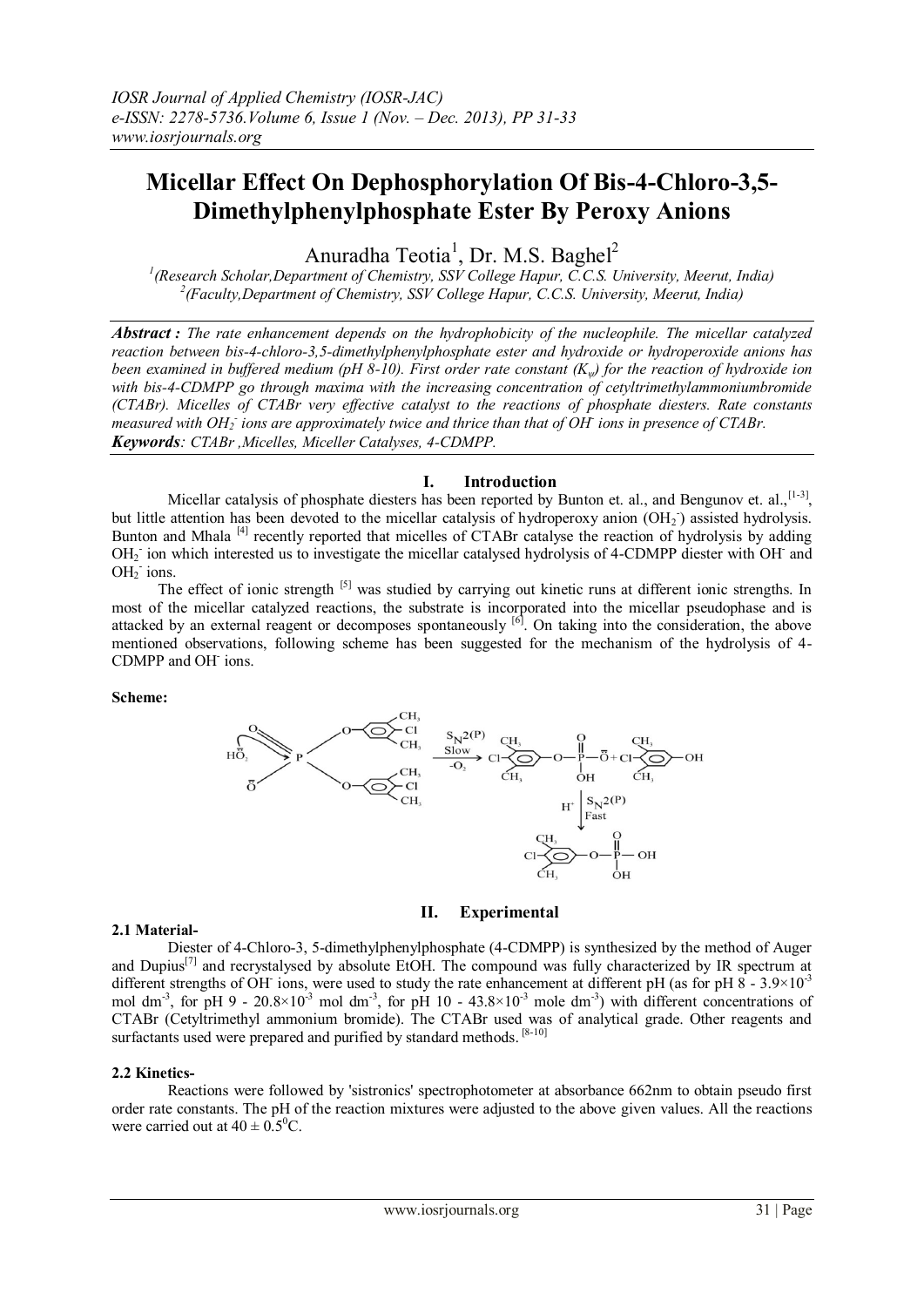# **2.3 Result and Discussion-**

Pseudo first order rate constant were determined in the aqueous medium, where a small amount of sodium hydroxide is ionized to give hydroxide ions which gave small values of rate constants without surfactant at different pH, are given in table-1. The reactions of OH and OH<sub>2</sub> ions are very strongly catalysed by cationic micelles of CTABr. The rate constants have been calculated and shown in terms of concentration of CTABr at different pH.

| <b>TABLE-1:</b> Pseudo first order constants for the hydrolysis of bis-4-CDMPP ( $5 \times 10^{-4}$ mol dm <sup>-3</sup> ) at pH 9 and 40 $\pm$ |  |
|-------------------------------------------------------------------------------------------------------------------------------------------------|--|
| $0.5^{\circ}C$ .                                                                                                                                |  |

|        | 103                          | 105      | 105 K $\psi$ s-1 in 103 [CTABr] mol dm-3 |      |           |      |      |       |       |      |       |           |       |
|--------|------------------------------|----------|------------------------------------------|------|-----------|------|------|-------|-------|------|-------|-----------|-------|
| p<br>H | <b>TOH-</b><br>mol<br>$dm-3$ | $K'w$ s- | 0.2                                      | 0.4  | 0.6       | 0.8  | 1.0  | 1.2   | 1.4   | 1.6  | 1.8   | 2.0       | 2.2   |
| 8      | 3.9                          | 3.42     | 3.75                                     | 4.23 | 6.08      | 7.16 | 9.41 | 12.11 | 13.62 | 16.6 | 19.17 | 11.8      | 5.36  |
| 9      | 20.8                         | 5.23     | 6.15                                     | 7.13 | 8.76      | 11.1 | 14.3 | 17.83 | 21.36 | 22.7 | 29.86 | 20.1<br>4 | 9.42  |
| 10     | 43.8                         | 7.25     | 8.92                                     | 11.3 | 14.1<br>Q | 18.3 | 22.7 | 28.52 | 31.64 | 33.5 | 40.74 | 29.1      | 17.26 |

The rate constants for the reactions of  $OH<sub>2</sub>$  ions with diesters of 4-CDMPP increase sharply with the increase of [CTABr] (summarized in table 2). They rise to the maxima and then decrease steadily. This is common for bimolecular micellar catalyzed reactions.

**TABLE-2**: Rate constants for reaction with  $H_2O_2$  in presence of CTABr at pH 9 and  $40 \pm 0.5^{\circ}C$ .

| S.No.         | $10^{3}$ [CTABr]mol dm <sup>-3</sup> | $10^5$ K <sub>w</sub> s <sup>-1</sup> in presence of [CTABr] |                                                    |  |  |  |  |
|---------------|--------------------------------------|--------------------------------------------------------------|----------------------------------------------------|--|--|--|--|
|               |                                      | $H_2O_2$ 0.8×10 <sup>-3</sup> mol dm <sup>-3</sup>           | $H_2O_2$ 1.2×10 <sup>-3</sup> mol dm <sup>-3</sup> |  |  |  |  |
|               | 0.2                                  | 19.24                                                        | 29.11                                              |  |  |  |  |
| 2.            | 0.4                                  | 32.83                                                        | 47.25                                              |  |  |  |  |
| 3.            | 0.6                                  | 43.16                                                        | 66.85                                              |  |  |  |  |
| 4.            | 0.8                                  | 55.12                                                        | 82.73                                              |  |  |  |  |
| 5.            | 1.0                                  | 64.79                                                        | 96.15                                              |  |  |  |  |
| 6.            | 1.2                                  | 73.68                                                        | 104.21                                             |  |  |  |  |
| $\mathcal{I}$ | 1.4                                  | 78.17                                                        | 108.77                                             |  |  |  |  |
| 8.            | 1.6                                  | 81.84                                                        | 113.76                                             |  |  |  |  |
| 9.            | 1.8                                  | 83.37                                                        | 114.26                                             |  |  |  |  |
| 10.           | 2.0                                  | 72.31                                                        | 101.81                                             |  |  |  |  |
| 11.           | 2.2                                  | 55.42                                                        | 82.27                                              |  |  |  |  |

First order rate constants determined for OH and OH<sub>2</sub> assisted reactions which go through maxima at  $1.6\times10^{-3}$  mol dm<sup>-3</sup> [CTABr] is 29.86 $\times10^{-5}$  s<sup>-1</sup> with 20.8  $\times10^{-3}$  mol dm<sup>-3</sup> OH ions and 114.26 $\times10^{-5}$  s<sup>-1</sup> with  $1.2 \times 10^{-3}$  mol dm<sup>-3</sup> OH<sub>2</sub><sup>-</sup> ions as shown in Fig. 1&2. Acceleration of the rate constants are more than three times in case of the reactions with  $OH_2^-$  ions indicates that  $OH_2^-$  is slightly better nucleophile then OH. It may be envisaged that probably reacts in competition with OH<sup>-</sup> in direct nucleophilic attack at phosphorus centre of ester molecule.



Fig. 1. Reaction of 4-CDMPP with OH ions in presence and absence of CTABr at  $40 \pm 0.5^{\circ}$ C.  $\triangle$  - 43.8×10<sup>-3</sup> mol dm<sup>-3</sup> OH

at pH 10,  $\bullet$  - 20.8×10<sup>-3</sup> mol dm<sup>-3</sup> OH at pH 9,

 $-3.9\times10^{-3}$  mol dm<sup>-3</sup> OH at pH 8